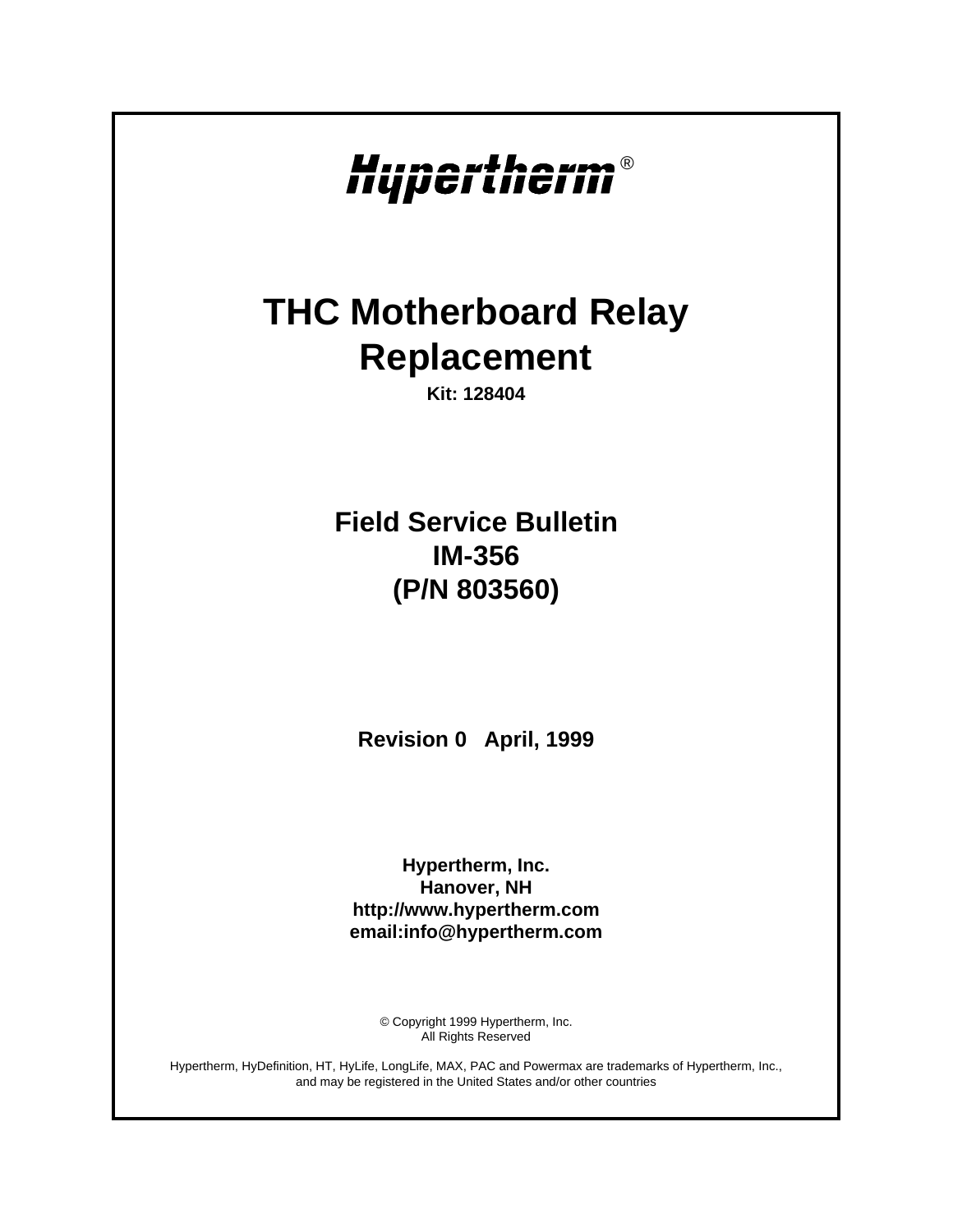#### **Hypertherm Offices Worldwide:**

**Hypertherm, Inc. Etna Road, P.O. Box 5010 Hanover, NH 03755 USA Tel.: (603) 643-3441 (Main Office) Fax: (603) 643-5352 (All Departments) Tel.: (800) 643-9878 (Technical Service) Tel.: (800) 737-2978 (Customer Service)**

**Hypertherm Plasmatechnik GmbH Technologiepark Hanau Rodenbacher Chaussee 6 D–63457 Hanau-Wolfgang, Germany Tel.: 49 6181 58 2100 Fax: 49 6181 58 2134**

**European Technical Support Organization (ETSO) Technologiepark Hanau Rodenbacher Chaussee 6 D–63457 Hanau-Wolfgang, Germany Tel.: 49 6181 58 2100 Fax: 49 6181 58 2134**

**Hypertherm Singapore Pte Ltd No. 19 Kaki Bukit Road 2 K.B. Warehouse Complex Singapore 417847, Republic of Singapore Tel.: 65 841 2489 Fax: 65 841 2490**

**Hypertherm U.K. 9 Berkeley Court • Manor Park Runcorn, Cheshire, England WA7 1TQ Tel.: 44 1928 579 074 Fax: 44 1928 579 604**

**France**

**10, Allée de I'lsara F-95000 Cergy-Pontoise, France Tel.: 33 1 34 24 03 05 Fax: 33 1 34 25 09 64**

**Italy**

**Via Torino 2 20123 Milan, Italy Tel.: 39 02 725 46 312 Fax: 39 02 725 46 400**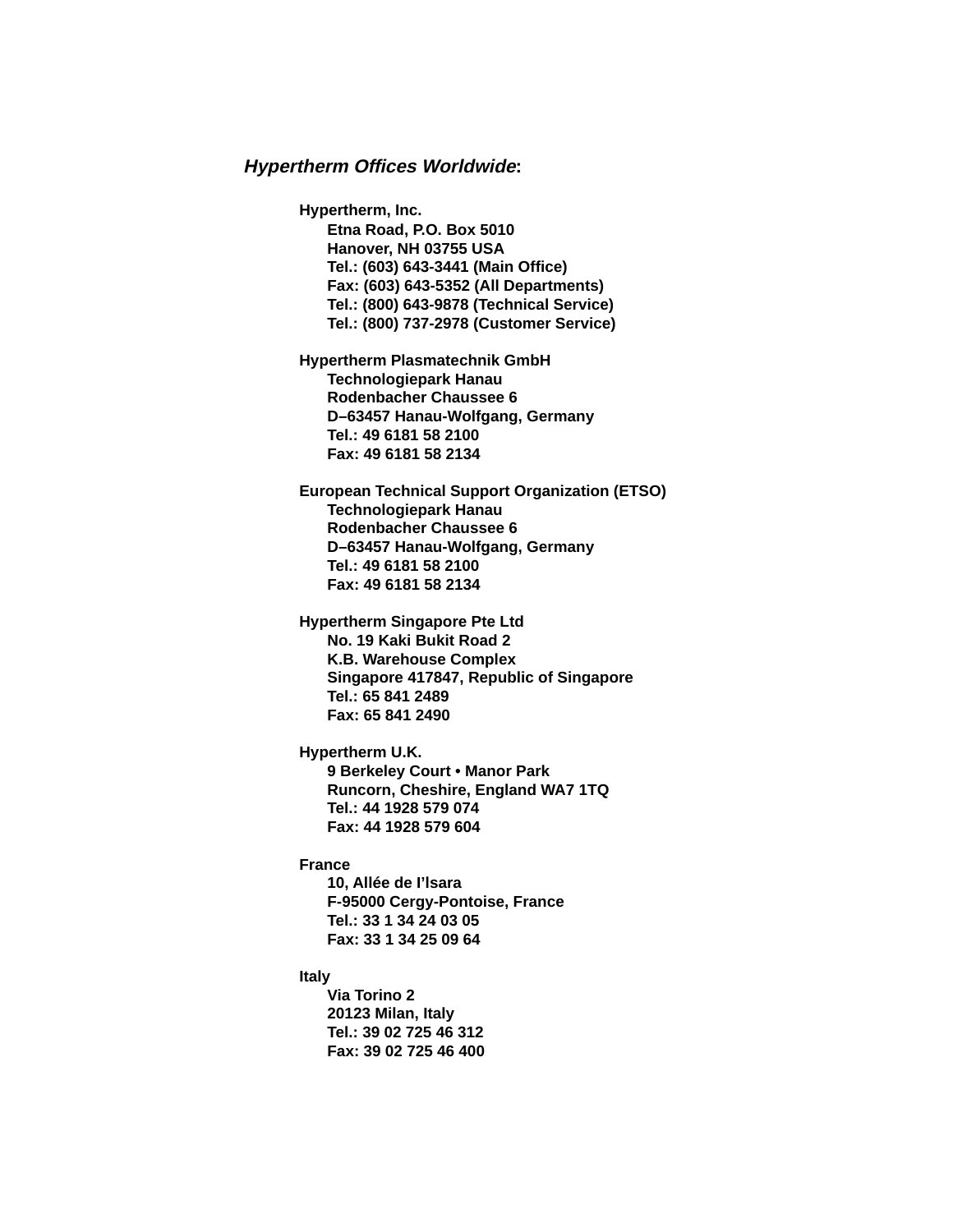## **INTRODUCTION**

This field replacement kit is for customers that have an HT4001, HT4100, HT2000, HT2000LHF or MAX200 power supply with the on-board torch height (THC) control system, and who need to interface the THC torch UP/DOWN motion signals with a DC torch-lifter motor.

| 128404 Kit Contents |                                                                                            |     |
|---------------------|--------------------------------------------------------------------------------------------|-----|
| Part No.            | <b>Description</b>                                                                         | Qtv |
| 003111<br>803560    | Relay: .02-1A@10-200 VDC, Solid State<br>FSB: THC Motherboard Up/Down DC Relay Replacement | 2   |



## **WARNING ELECTRIC SHOCK CAN KILL**

**MODIFICATION MUST BE PERFORMED ONLY BY HYPERTHERM TECHNICIANS, DISTRIBUTORS OR QUALIFIED ELECTRONICS TECHNICIANS**

**HT2000, HT2000LHF, MAX200, HT4100: Push the OFF (0) button on the power supply and turn the main disconnect switch OFF before removing the front panel of the power supply.**

**HT4001: Position the ON/OFF circuit breaker on the rear of the power supply to the OFF (O) position and turn the main disconnect switch OFF before removing the rear panel of the power supply.**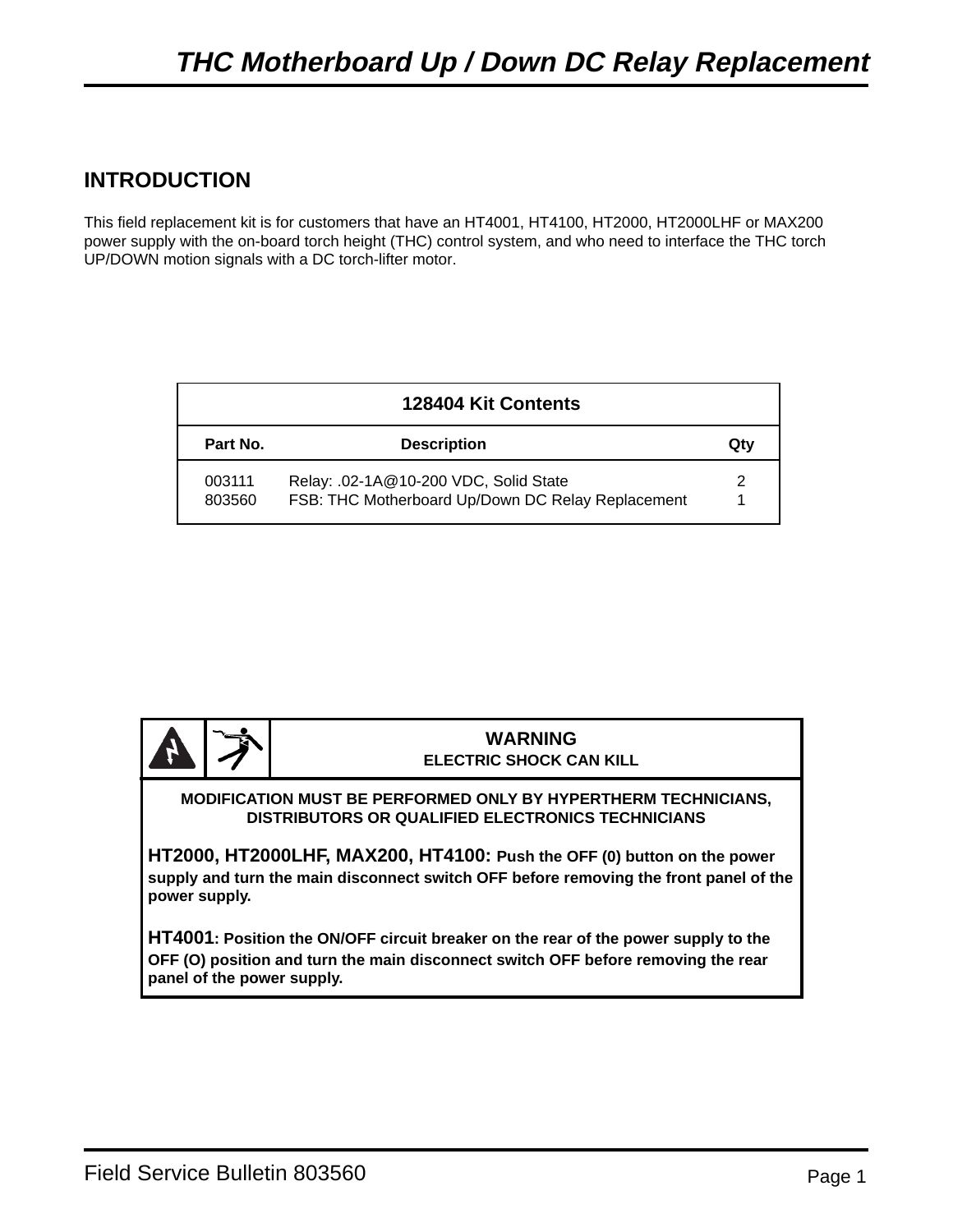## **Relay Replacement**

The stock THC motherboard comes with AC relays for torch UP and DOWN control. These 2 relays, CR2 and CR3 must be removed from the motherboard and replaced with the 003111 DC relays from this kit.

## **HT2000, HT2000LHF, MAX200, HT4100:**

1. Remove the power supply front panel.

## **HT4001:**

1. Remove the power supply rear panel.

## **All Systems:**

- 2. Locate the THC motherboard.
- 3. Remove 4 screws that fasten the plastic THC cover to the THC pcb assemblies.